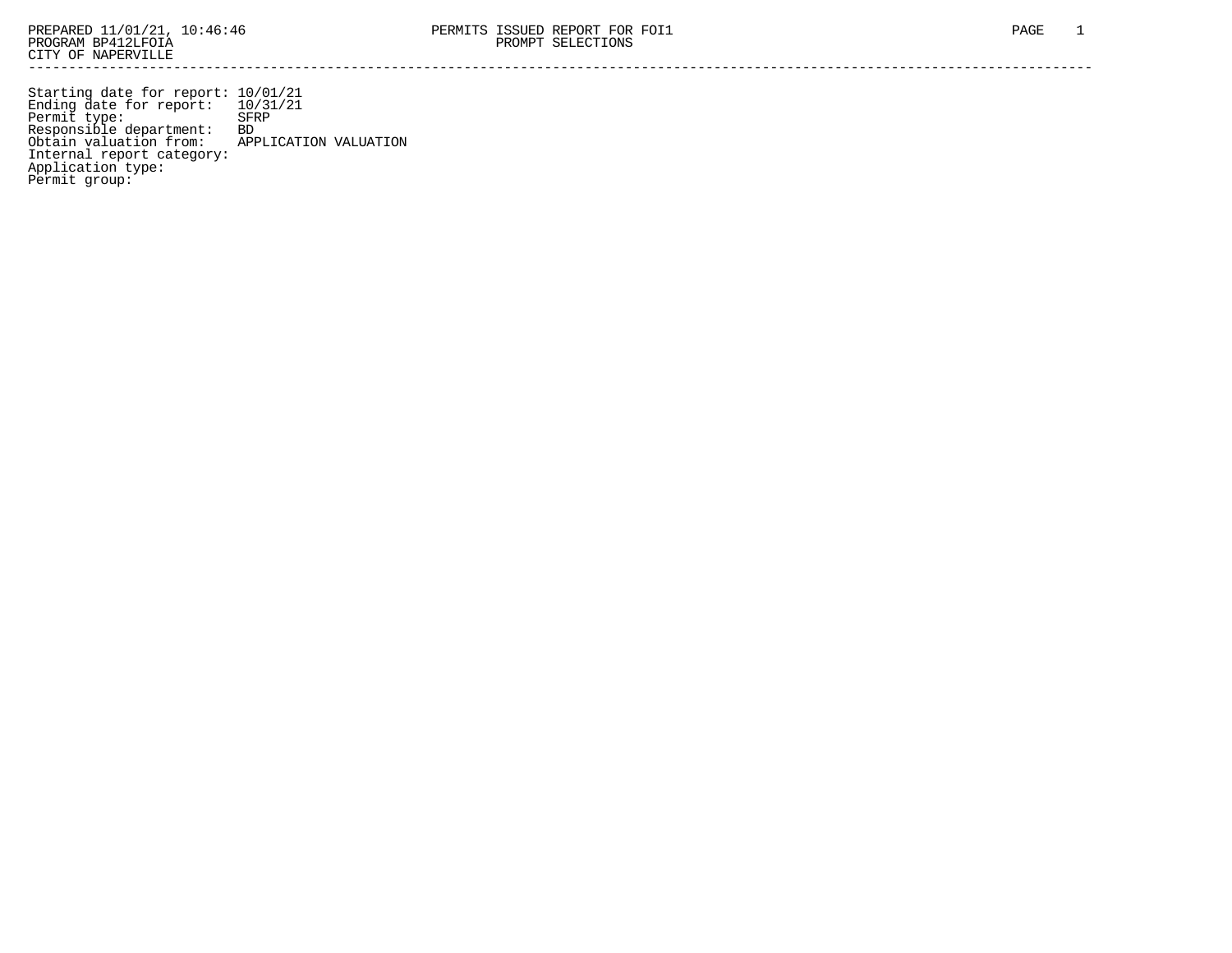## PREPARED 11/01/21, 10:46:46 PERMITS ISSUED REPORT PAGE 1 PROGRAM BP412LFOI1 10/01/21 THRU 10/31/21 CITY OF NAPERVILLE **Example 20** CITY OF NAPERVILLE PERMIT TYPE - SFRP SINGLE FAMILY RESIDENCE PERMIT OBTAINED VALUATION FROM APPLICATION VALUATION

| APPLICATION APPLICATION TYPE AND DESCRIPTION<br>DATE VALUATION Parcel Number<br>Parcel Number<br>-00003284 SER SINCIE EAMILY PROGRAMATION PROPERTION PROPERTY PROPERTY PROGRAMATION                       |                             | PROPERTY OWNER/<br>PRUPERII UN<br>CONTRACTOR        |
|-----------------------------------------------------------------------------------------------------------------------------------------------------------------------------------------------------------|-----------------------------|-----------------------------------------------------|
| 21-00003284 SFR SINGLE FAMILY RESIDENCE                                                                                                                                                                   | 1423 ELIJAH DR              |                                                     |
| ----------- 7/14/21 $$400000$ D-0828318006000001856-149 INSPIRED BY DESIGN LLC<br>Contractor #: 630-984-4666                                                                                              |                             |                                                     |
|                                                                                                                                                                                                           |                             |                                                     |
| 21-00003393 SFR SINGLE FAMILY RESIDENCE<br>2308 WEATHERBEE LN                                                                                                                                             |                             |                                                     |
| ----------- $7/21/21$ $\sharp$ 195000<br>Contractor #: 817-875-7057 $\sharp$ 195000 $D-05323000140001N1859-13N$                                                                                           |                             |                                                     |
| $\begin{array}{cccc} \texttt{STRUCTURE} & - & 000 & 000 & \texttt{SFR MODEL} \\ \texttt{PERMIT TYPE} & - & \texttt{SFRP 00 SINGLE FAMILY RESIDENCE PERMIT} & 10/19/21 & \texttt{RBY ROOFING} \end{array}$ |                             |                                                     |
| 21-00003394 SFR SINGLE FAMILY RESIDENCE THE SAME SERVICE 2312 WEATHERBEE LN                                                                                                                               |                             |                                                     |
|                                                                                                                                                                                                           |                             |                                                     |
| STRUCTURE – 000 000 SFR MODEL (S)<br>PERMIT TYPE – SFRP 00 SINGLE FAMILY RESIDENCE PERMIT 10/19/21 (STABY ROOFING<br>STRUCTURE - 000 000 SFR MODEL                                                        |                             |                                                     |
| 21-00003856 SFR SINGLE FAMILY RESIDENCE                                                                                                                                                                   | 1903 ENCLAVE CT             |                                                     |
|                                                                                                                                                                                                           |                             |                                                     |
| STRUCTURE - 000 000 SFR<br>PERMIT TYPE - SFRP 00 SINGLE FAMILY RESIDENCE PERMIT 10/26/21                                                                                                                  | ISSUE DATE SUBCONTRACTOR(S) |                                                     |
| 21-00003896 SFR SINGLE FAMILY RESIDENCE<br>346 S COLUMBIA ST                                                                                                                                              |                             |                                                     |
| Contractor #: 630-748-9242                                                                                                                                                                                |                             |                                                     |
|                                                                                                                                                                                                           |                             |                                                     |
| 21-00004329 SFR SINGLE FAMILY RESIDENCE 4219 CARPENTER RD                                                                                                                                                 |                             |                                                     |
| $\begin{array}{cccc} - & - & - & - & - - & - & 9/15/21 & 5716000 \\ \text{Contractor} & #: & 630-369-4150 & & & \end{array}$<br>Contractor #: 630-369-4150                                                |                             | W-01174090210000N1711-256 KINGS COURT BUILDERS, INC |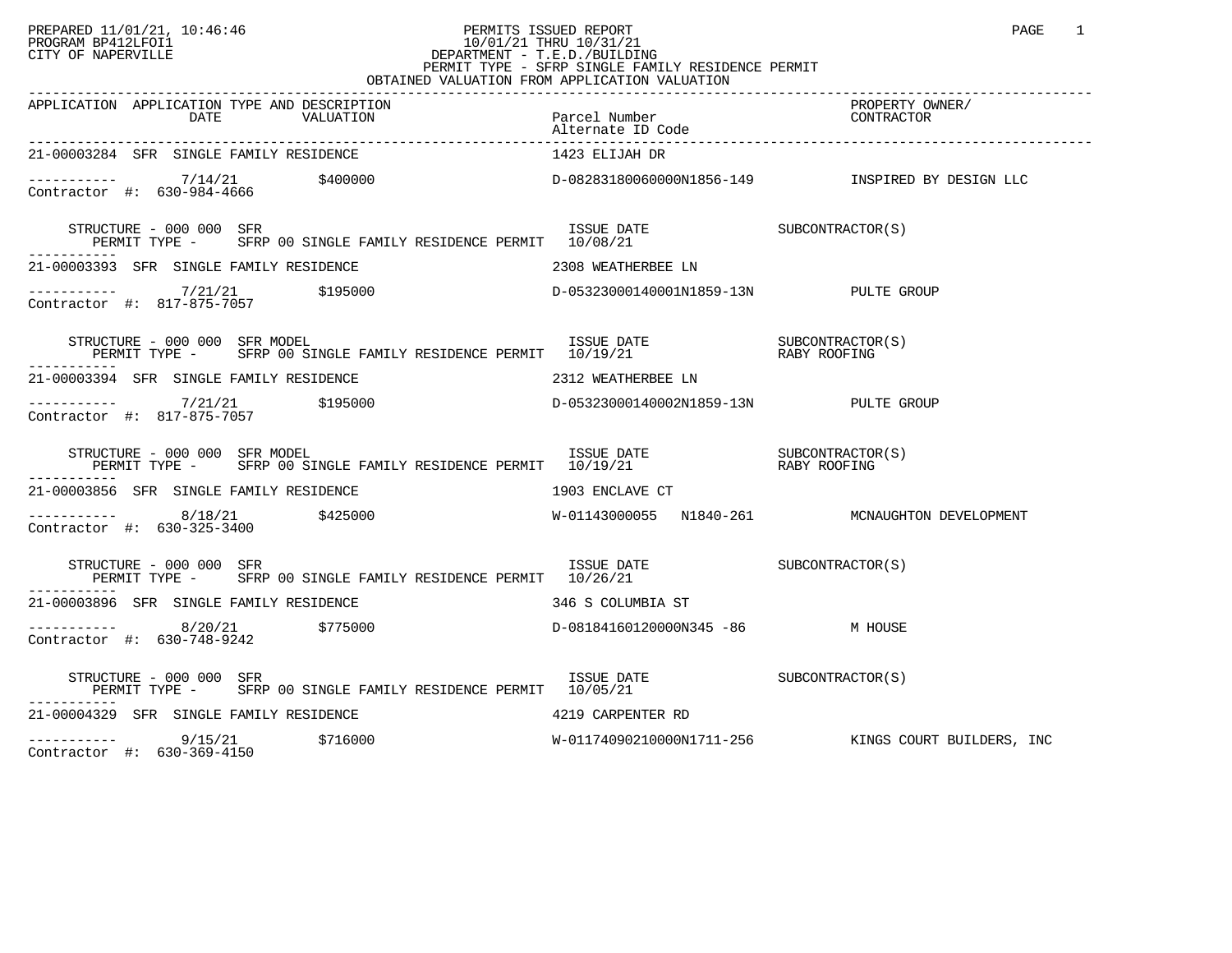## PREPARED 11/01/21, 10:46:46 PERMITS ISSUED REPORT PAGE 2 PROGRAM BP412LFOI1 10/01/21 THRU 10/31/21 CITY OF NAPERVILLE **Example 20** CITY OF NAPERVILLE PERMIT TYPE - SFRP SINGLE FAMILY RESIDENCE PERMIT

| OBTAINED VALUATION FROM APPLICATION VALUATION                                                                                                                                                                                                                                                                                  |                                       |                                                                                                                     |  |
|--------------------------------------------------------------------------------------------------------------------------------------------------------------------------------------------------------------------------------------------------------------------------------------------------------------------------------|---------------------------------------|---------------------------------------------------------------------------------------------------------------------|--|
| APPLICATION APPLICATION TYPE AND DESCRIPTION<br>DATE                                                                                                                                                                                                                                                                           |                                       | PROPERTY OWNER/<br>CONTRACTOR                                                                                       |  |
| 21-00004329 (CONTINUED)<br>-----------                                                                                                                                                                                                                                                                                         |                                       |                                                                                                                     |  |
| STRUCTURE - 000 000 SFR                                                                                                                                                                                                                                                                                                        |                                       |                                                                                                                     |  |
| 21-00004330 SFR SINGLE FAMILY RESIDENCE                                                                                                                                                                                                                                                                                        | 2432 CORN LILY RD                     |                                                                                                                     |  |
|                                                                                                                                                                                                                                                                                                                                |                                       |                                                                                                                     |  |
| STRUCTURE - 000 000 SFR<br>RUCTURE - 000 000 SFR<br>PERMIT TYPE - SFRP 00 SINGLE FAMILY RESIDENCE PERMIT 10/08/21                                                                                                                                                                                                              |                                       | SUBCONTRACTOR(S)<br>RABY ROOFING<br>SUPERIOR ELECTRICAL TECHNOLOGI<br>S3 PLUMBING<br>HOLIDAY SEWER & WATER/WAUCONDA |  |
| -----------<br>21-00004331 SFR SINGLE FAMILY RESIDENCE                                                                                                                                                                                                                                                                         | 3920 GOLD CUP LN                      |                                                                                                                     |  |
| $\frac{1}{1}$ = $\frac{1}{1}$ = $\frac{9}{15/21}$ $\frac{5195000}{1}$<br>Contractor #: 817-875-7057                                                                                                                                                                                                                            | W-01103110140000N1839-229 PULTE GROUP |                                                                                                                     |  |
| STRUCTURE - 000 000 SFR<br>RUCTURE - 000 000 SFR<br>PERMIT TYPE -     SFRP 00 SINGLE FAMILY RESIDENCE PERMIT  10/08/21                                                                                                                                                                                                         |                                       | SUBCONTRACTOR(S)<br>RABY ROOFING<br>SUPERIOR ELECTRICAL TECHNOLOGI<br>S3 PLUMBING<br>HOLIDAY SEWER & WATER/WAUCONDA |  |
| 21-00004361 SFR SINGLE FAMILY RESIDENCE                                                                                                                                                                                                                                                                                        | 4276 LACEBARK LN                      |                                                                                                                     |  |
| 9/17/21 \$980000<br>Contractor #: 630-369-4150                                                                                                                                                                                                                                                                                 |                                       | W-01174150050000N1711-256 KINGS COURT BUILDERS, INC                                                                 |  |
| STRUCTURE - 000 000 SFR<br>PERMIT TYPE - SFRP 00 SINGLE FAMILY RESIDENCE PERMIT 10/13/21                                                                                                                                                                                                                                       | ISSUE DATE SUBCONTRACTOR(S)           |                                                                                                                     |  |
| 21-00004402 SFR SINGLE FAMILY RESIDENCE                                                                                                                                                                                                                                                                                        | 3623 AMBROSIA DR                      |                                                                                                                     |  |
| $\frac{9}{20/21}$ \$195000<br>Contractor #1, 817-875-7057<br>Contractor #: 817-875-7057                                                                                                                                                                                                                                        | W-0110300028226 N1842-229 PULTE GROUP |                                                                                                                     |  |
| $\begin{tabular}{lllllllll} \textbf{STRUCTURE} & 000 000 & SFR & 1SSUE & DATE & 5UBCONTRACTOR(S) \\ \textbf{PERMIT TYPE} & - & SFRP & 00 SINGLE FAMILY RESIDENCE PERMIT & 10/21/21 & 10.21/21 & 10.21/21 & 10.21/21 & 10.21/21 & 10.21/21 & 10.21/21 & 10.21/21 & 10.21/21 & 10.21/21 & 10.21/21 & 10.21/21 & 10.21/21 & 10.2$ |                                       |                                                                                                                     |  |
| 21-00004460 SFR SINGLE FAMILY RESIDENCE                                                                                                                                                                                                                                                                                        | 3643 AMBROSIA DR                      |                                                                                                                     |  |
| $--------$ 9/23/21<br>\$195000<br>Contractor #: 817-875-7057                                                                                                                                                                                                                                                                   | W-0110300028231 N1842-229 PULTE GROUP |                                                                                                                     |  |